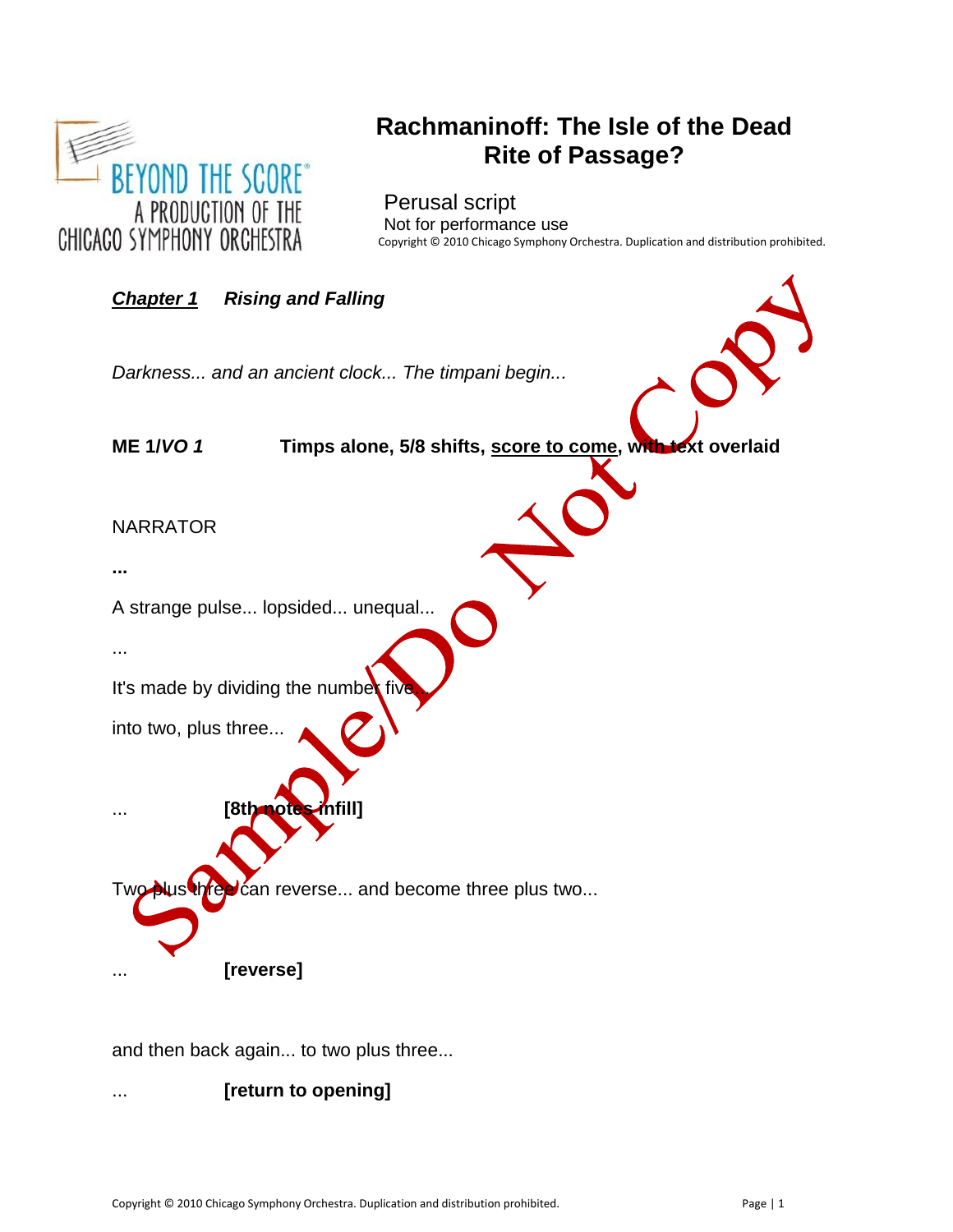This rhythm... is asymmetrical...

like human breathing...

or... like the rowing of an oarsman in a boat...

# **[end of ME 1]**

# *VO 2*

ACTOR *with Chicago excitement!*

Chicago Tribune, December the 4th, 1909!

Rachmaninoff and His Tone Poem!

Sergei Rachmaninoff was given an enthusiastic reception yesterday afternoon...

A tall solemn man who evinced neither curiosity nor worry...

he moved with deliberation to the conductor's stand

and without  $\frac{1}{2}$  or pose raised the baton...

# **RECORDED MUSIC OF RACHMANINOFF CONDUCTING THIS PIECE**

*wait 15" or so, to let the music speak*

LCO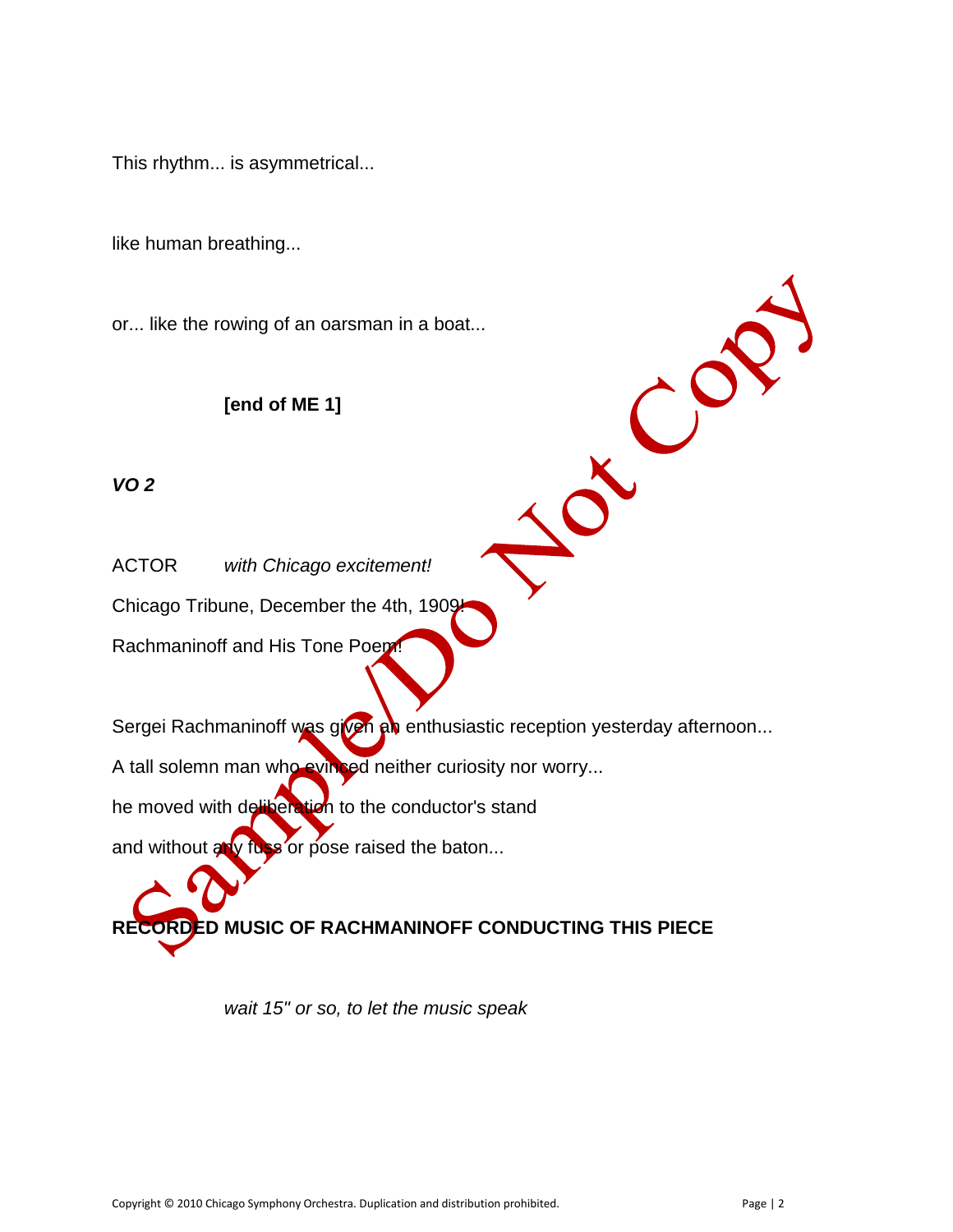ACTOR *with a feeling of more thoughtfulness* One striking characteristic is in evidence throughout... The suggestive deliberation of the tone's ebb and flow... a powerful current affected neither by dramatic climaxes... nor by the restlessness inspired by the continuous rhythmic sweep...<sup>1</sup> **ME 2 Tutti 0-25 (downbeat, no new instruments) 1'05"** *VO 3* NARRATOR The harmonies are very simple... and they are all held together by one deep note... **ME 3 Strings, harmonic skeleton 1, score to come 20"**  $\bm{\Omega}$ 

<sup>&</sup>lt;sup>1</sup> Chicago Tribune, Dec 4 1909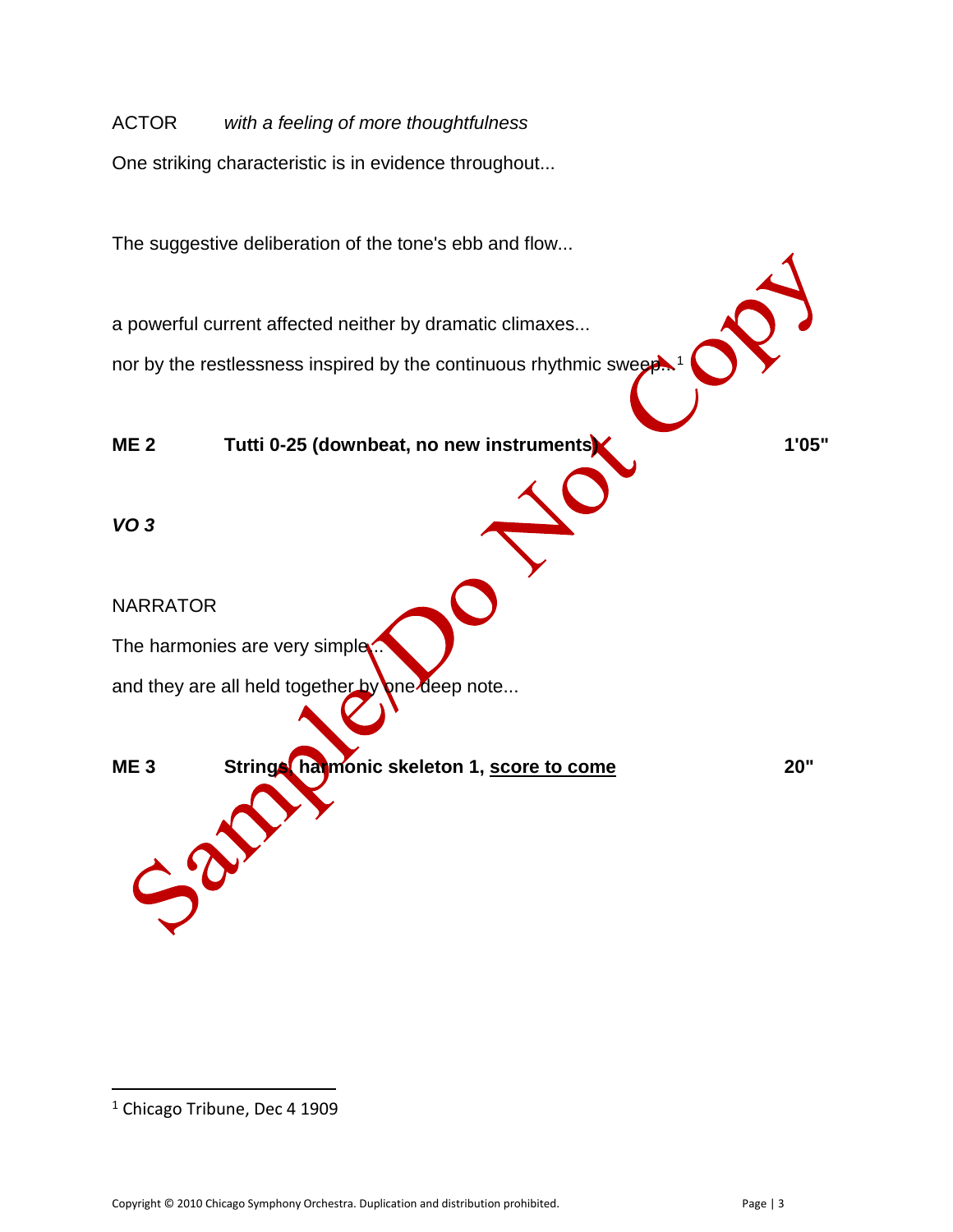## NARRATOR

Each bar... has this five-beat rhythm...

but the bars themselves are gathered into groups of four...

which gives the music the feeling of a ritual...

a procession moving slowly forwards...

# **ME 4 Tutti, bars 5-8, slight pause, then 9-12 25"**

*VO 5*

NARRATOR

Exactly 100 years ago...

Rachmaninoff came to America for the first time...

He brought with him his new orchestral piece... 'The Isle of the Dead'... which he conducted in Chicago, Boston and New York...

 $\mathcal{C}^{\mathbf{C}}$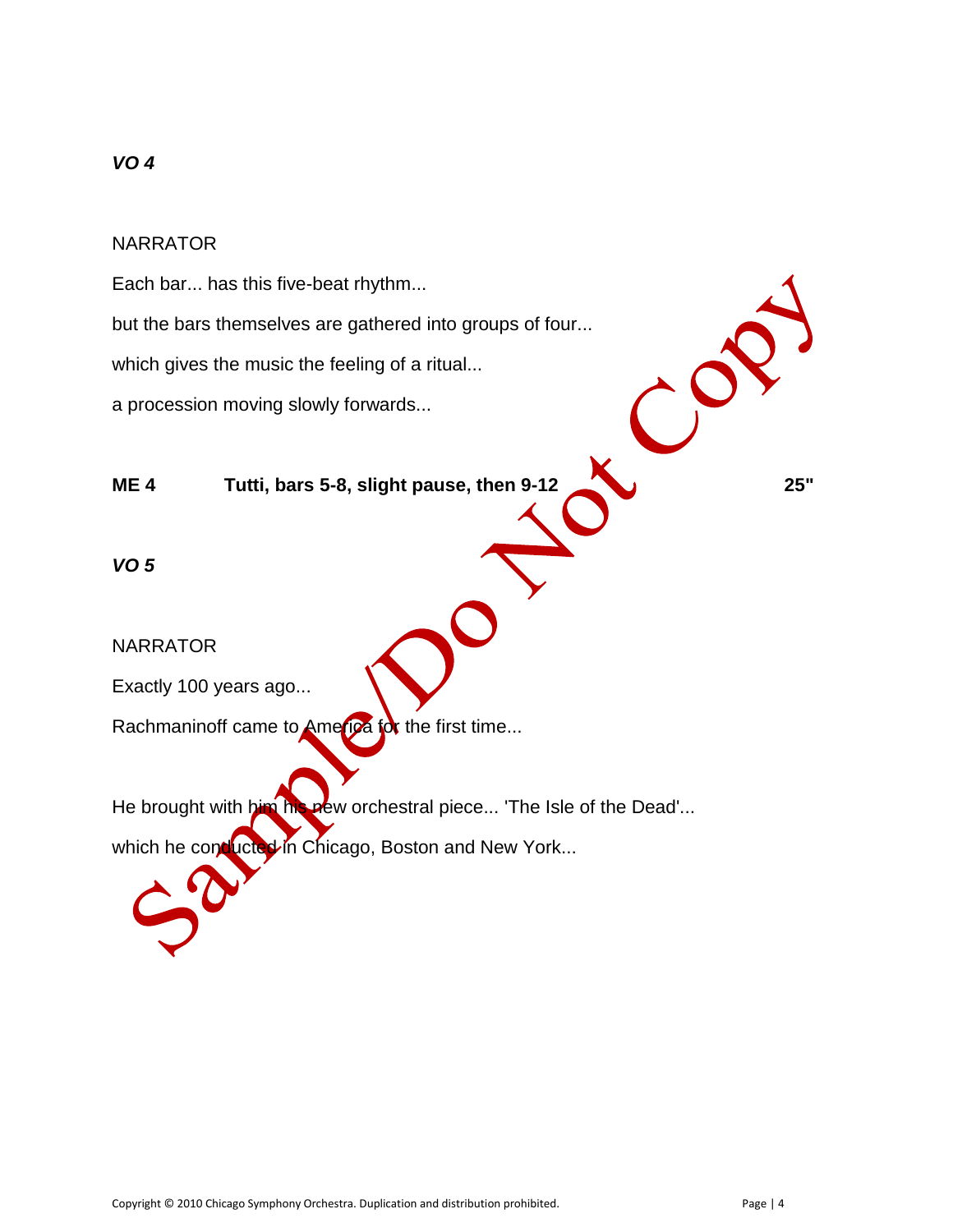ACTOR *The New York journalist is a touch more snobbish than the Chicago one!* New York Times, January the 28th, 1910...

This music is more or less in the form of a funeral march... with a deep and insistent rhythm... and figurations in the strings which seem to be intended to represent waves... washing against the sides of the boat...<sup>2</sup> **ME 5 Tutti, bars 13-16 10"** *VO 6* NARRATOR Three plus two... then back again to two plus three... **ME 6 Tutti, bars 17-20 10"** *VO 7* NARRA And now the back and forth becomes more frequent...

Two bars...

<sup>2</sup> New York Times, Jan 28 1910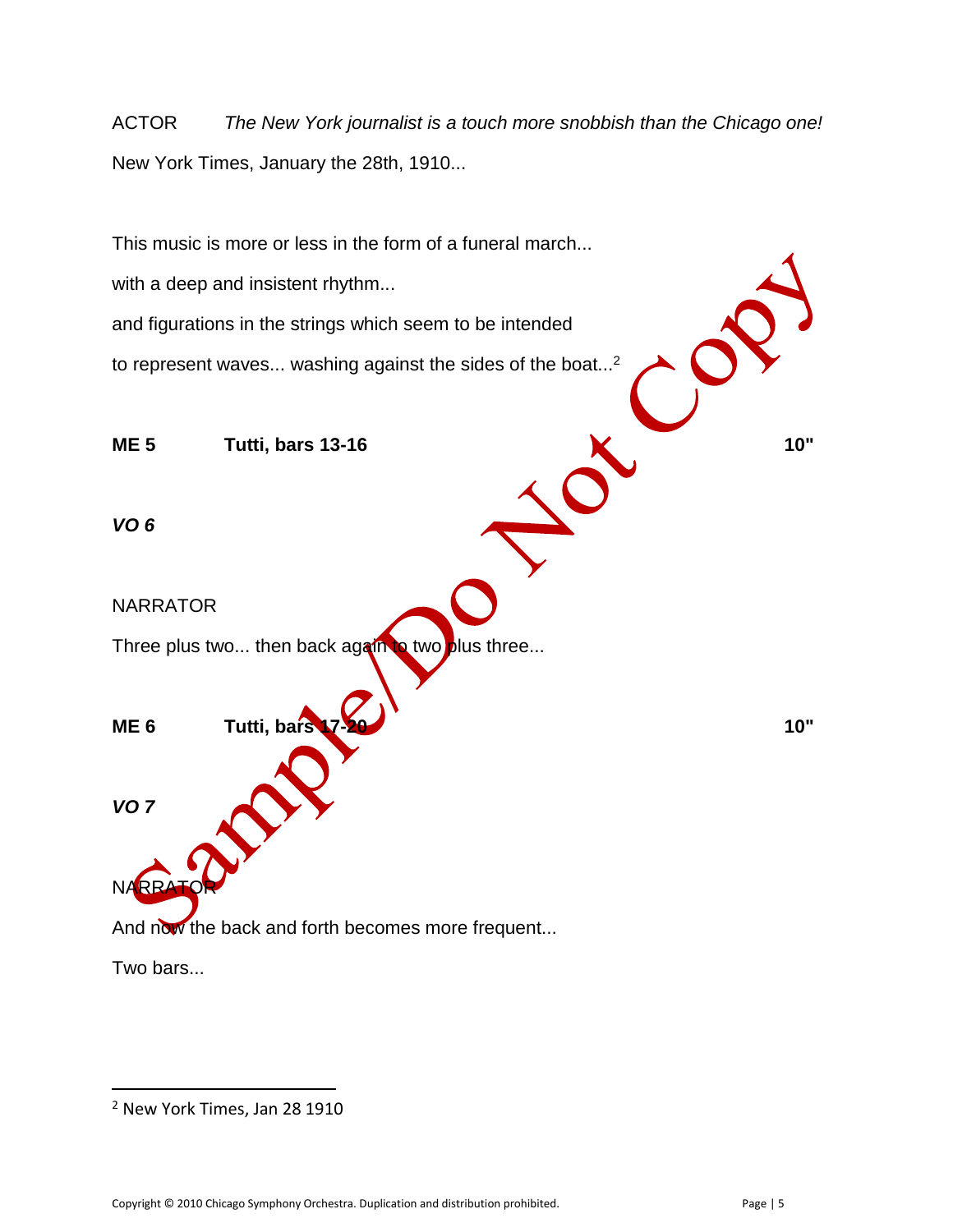

#### **ME 10 Strings, harmonic skeleton 2, score to come 16"**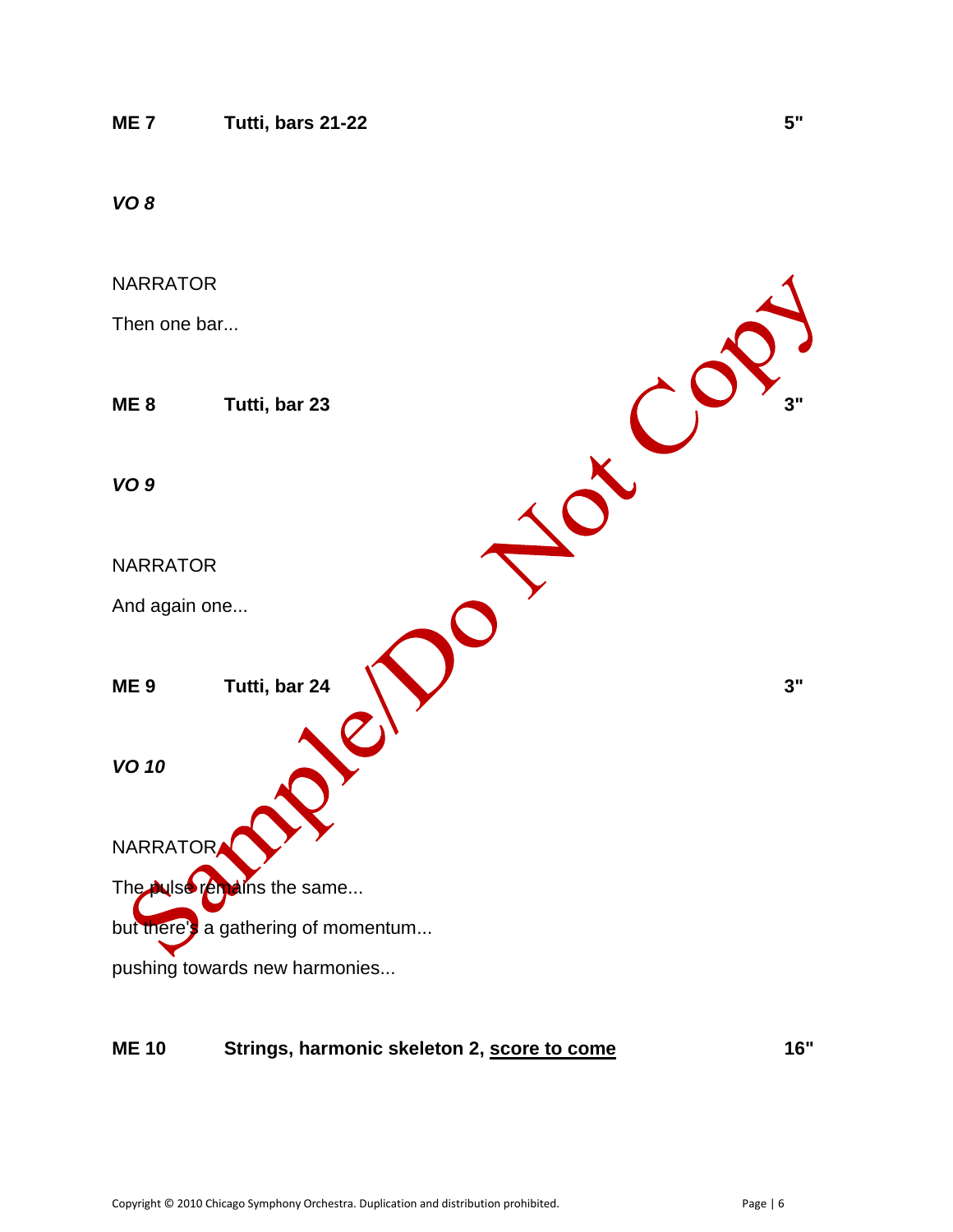#### *attacca*

# **ME 11 Bars 25-downbeat of 45 53"**

*Chapter 2 Dresden*

*VO 11*

NARRATOR

In 1906...

Rachmaninoff decided to go abroad...

to leave his native Russia for three years...

ACTOR *the youthful and romantic Rachmaninoff*

Moscow has grown repugnant to me.

I need solitude...

Sol

I need to do nothing but compose...<sup>4</sup>

 $\overline{\phantom{a}}$ 

TCO

<sup>3</sup> Bertensson and Leyda, p.39

<sup>4</sup> Riesemann, p.132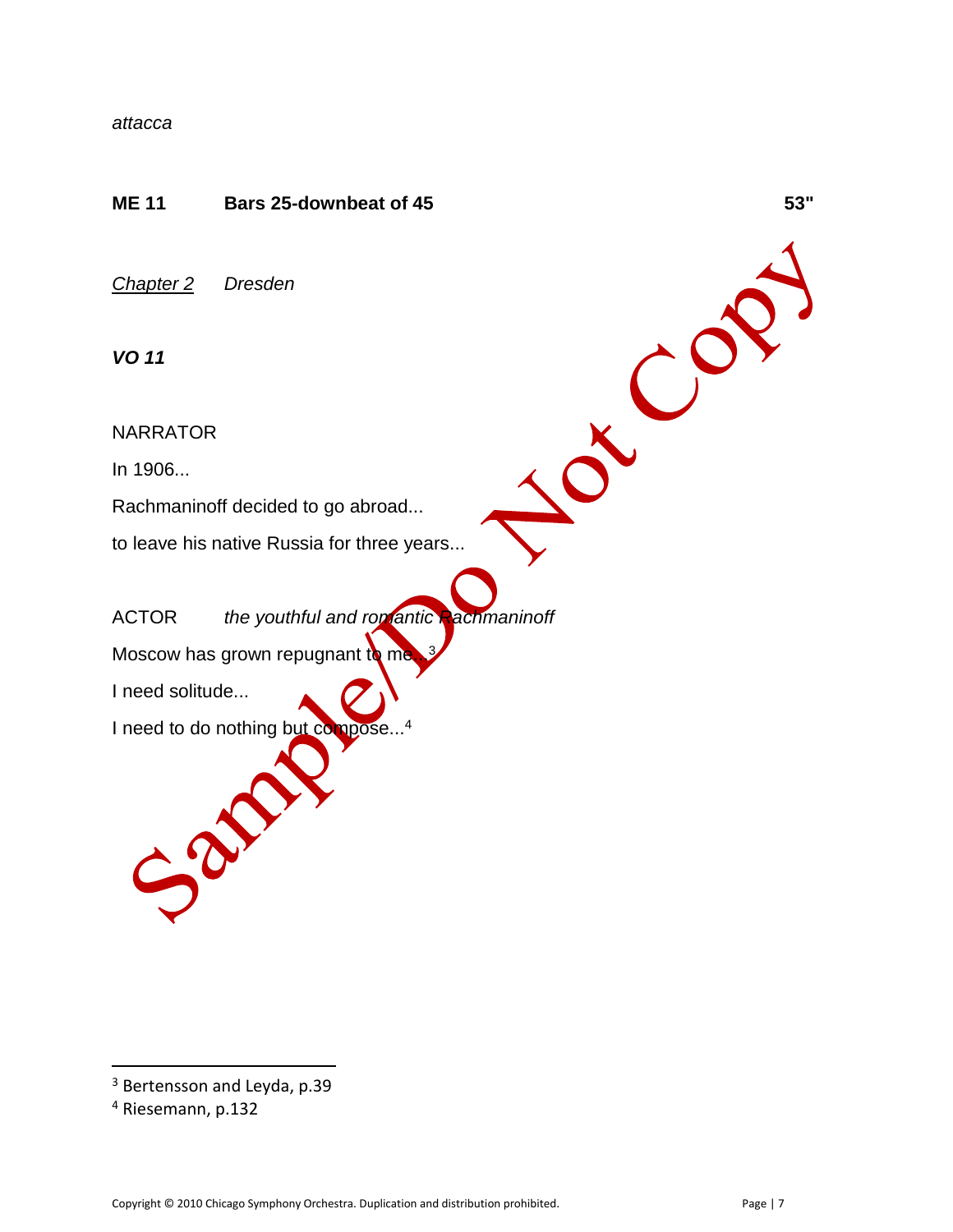He was a world-renowned performer... a pianist and a conductor... but he really wanted to write music...

So he took his wife Natasha and their three-year-old daughter Irina... to Dresden... Germany...

 $\mathcal{C}^{\mathcal{S}}$ ACTOR *Rachmaninoff the friend and family man* We've found a charming place to live... A villa in a garden. Upstairs three bedrooms, downstairs my study and a dining room Perfect! Today they brought the plan and tomorrow I begin to work...<sup>5</sup> Don't tell anyone I am here!<sup>6</sup>

<sup>&</sup>lt;sup>5</sup> Letter to Morozov, November 9, 1906

<sup>6</sup> Riesemann, p.134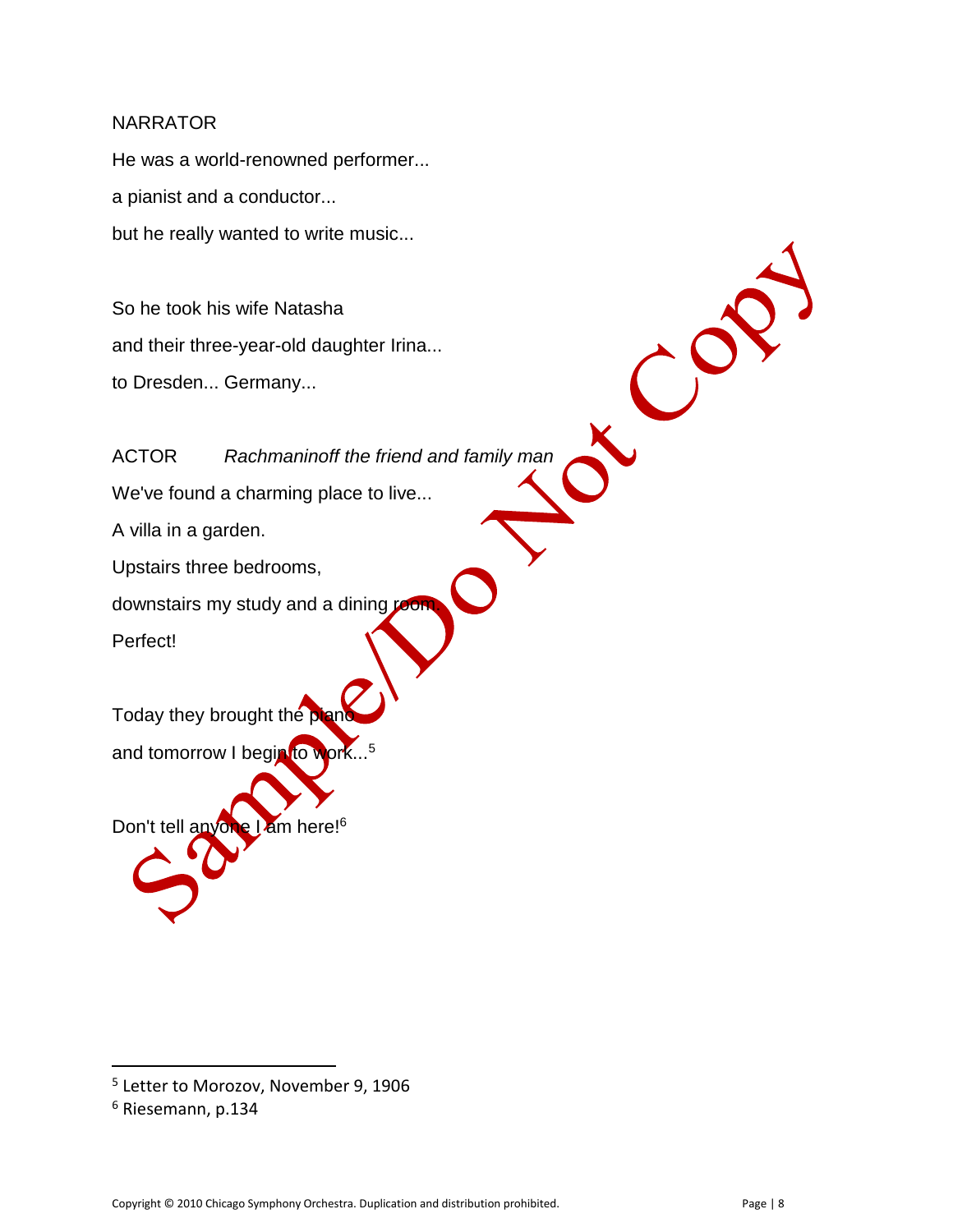Rachmaninoff...

had come to Germany to seek solitude... and compose...

But also... to pursue his growing fascination with German music... with German composers... German conductors and German symphony orchestras...

ACTOR *filled with enthusiasm* Here in Dresden... I've seen Richard Strauss's brand new opera, 'Salon Thrilling! His orchestration is amazing! By comparison, the way I write for orchestra seems embarrassingly naked...<sup>7</sup> *slight change of voice to more serious* And I've heard Wagner too... 'Meistersinger'... and 'Tristar Wonderful! This is my spiritual nourishment!<sup>8</sup> *Chapter 3 Movement and stasis* **ME 12 Tristan prelude, opening phrase, tutti, 15"**

*VO 12*

<sup>&</sup>lt;sup>7</sup> Letter to Morozov, November 9, 1906

<sup>8</sup> Letter to Morozov, April 13, 1907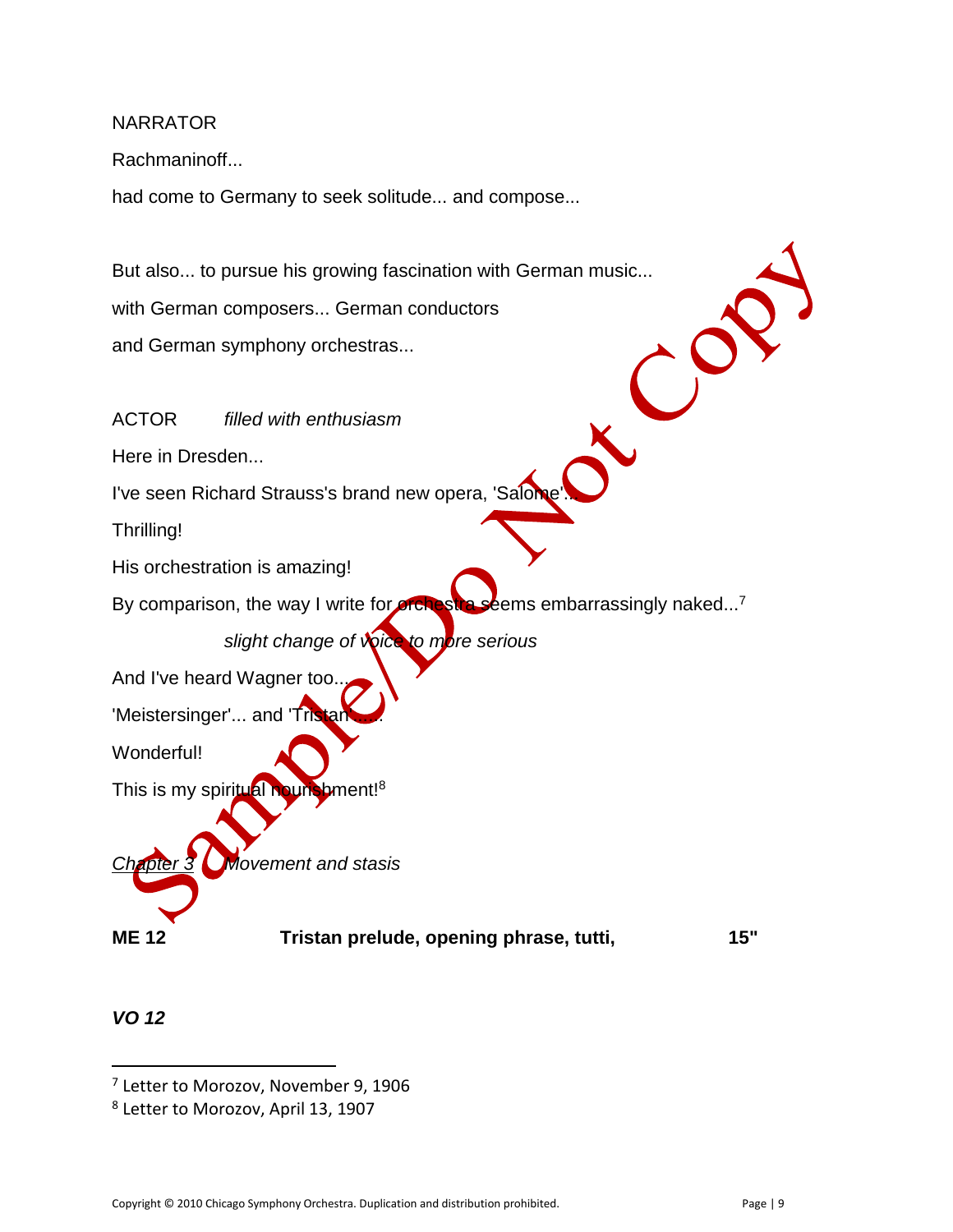ACTOR *in response to what he has just heard*

Wagner's 'Tristan and Isolde'...

# NARRATOR

An opera which begins with two people on a boat...

Rachmaninoff was inspired...

He was searching for a new musical language of his own.

ACTOR casting off the old and searching

I've finished my symphony...

And now I'm thinking of an orchestral Fan

But on what subject?

I don't know...

I'd be glad and grateful if you could send me some ideas...<sup>9</sup>

**NARRATOR** 

 $\overline{\phantom{a}}$ 

And then **he found** what he was looking for...

a black-and-white engraving...

of a picture of a boat... with two people in it...

rowing across the sea towards an island...

 $\mathcal{C}^{\mathcal{S}}$ 

<sup>9</sup> Letter to Morozov, December 6th, 1906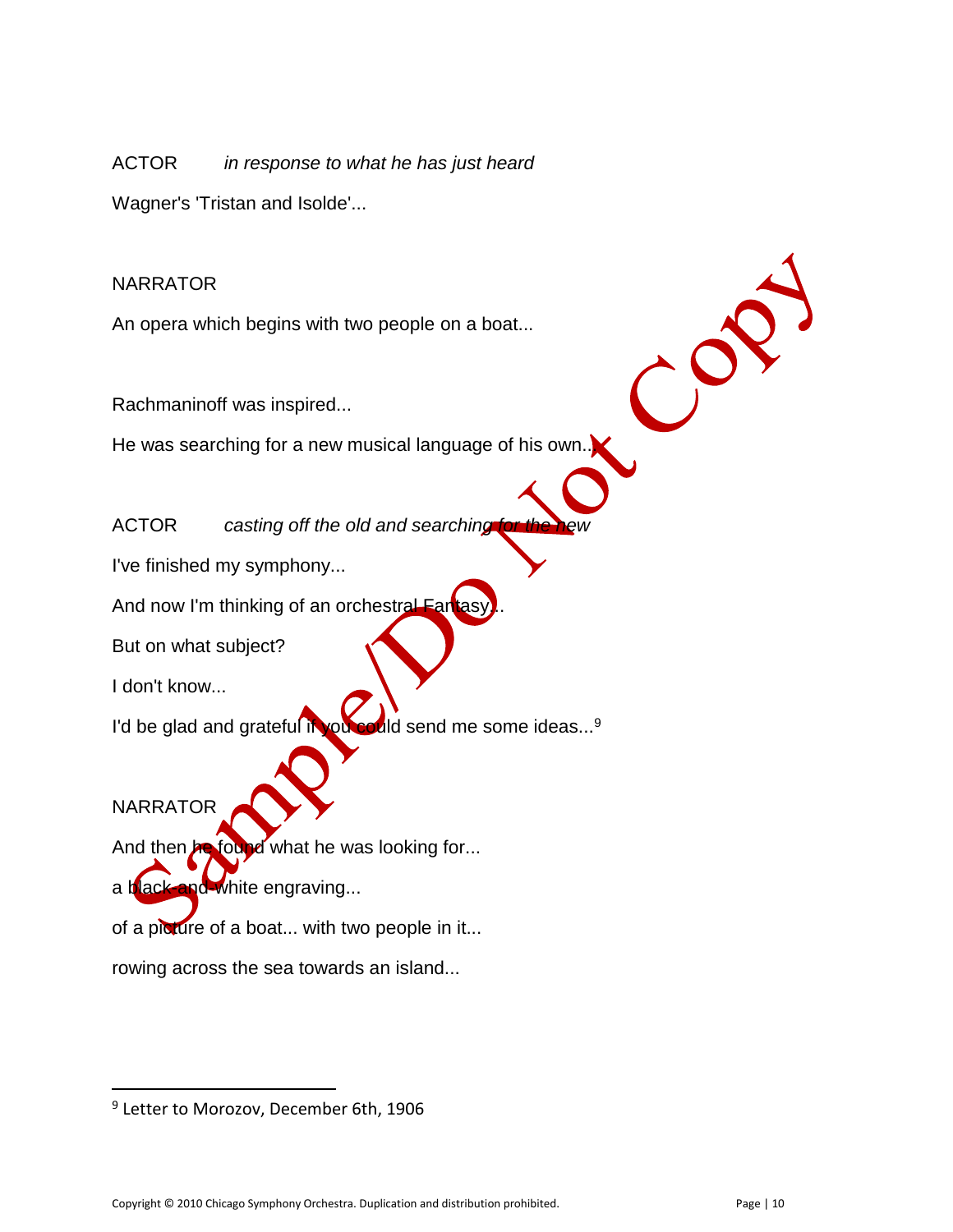**ME 13 Bars 41-45 (down beat), Eng horn, 3 clarinets, horn 2, harp, violas, basses 13"**

*VO 13 part 1*



**NARRATOR** 

Rachmaninoff's lines flow in the same direction...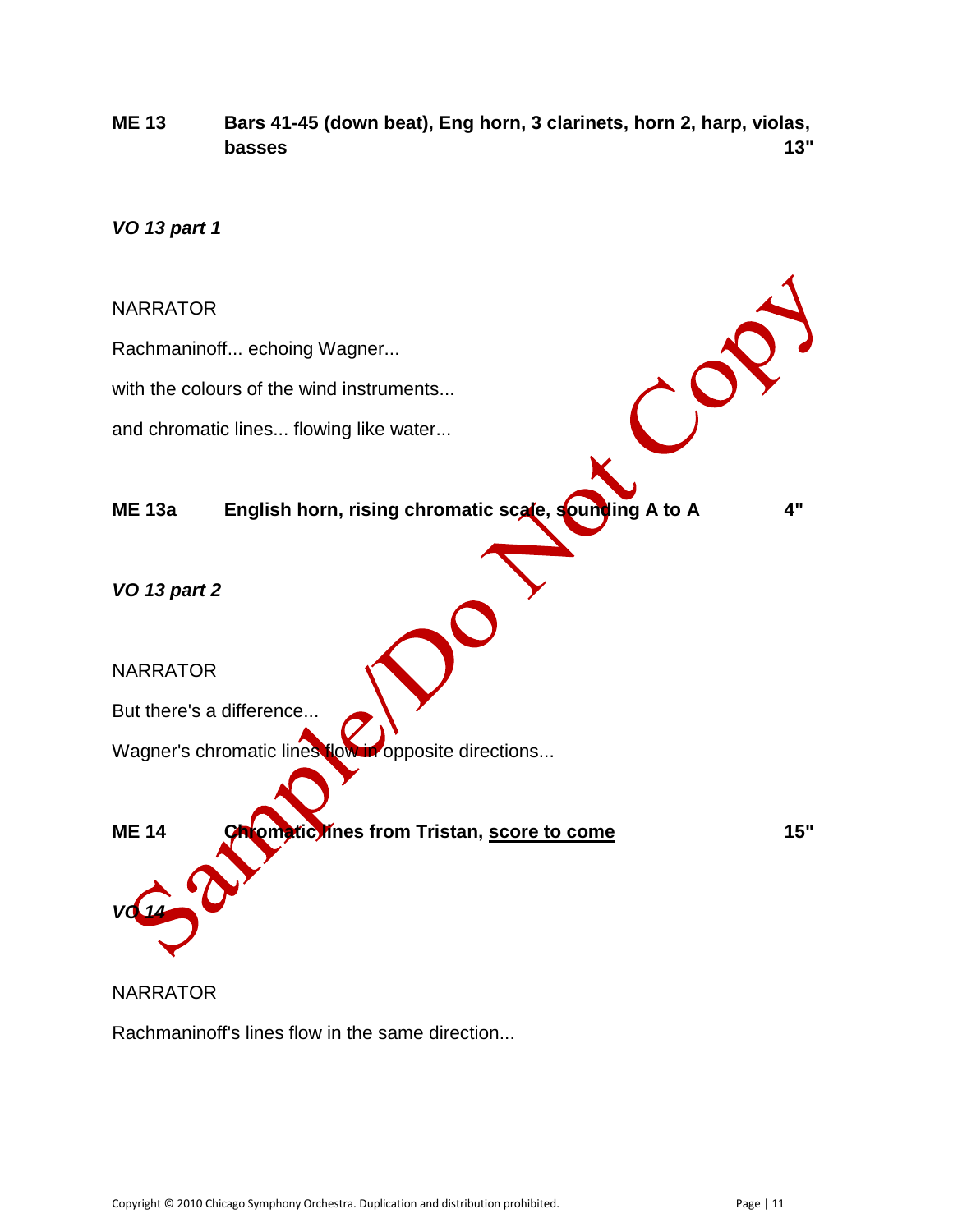#### NARRATOR

And Rachmaninoff's watery flow is held in place by that same deep pedal note that never moves...

**ME 16** Harp and basses, bars 41-42 **and the US** *VO 16* ACTOR *an ancient text* Sail forth upon the sea of lamentation, friends... and with your hands' mighty stroke row across deep waters to the unseen and sunless land...<sup>10</sup>

**ME 17 Bars** 39-60, timps only from 39, tutti from 41

 $\overline{\phantom{a}}$ <sup>10</sup> Euripedes, Alcestis 252 ff (adapted from trans: Vellacott). I have exchanged 'sea' for 'wind'.

**clarinet 1, harp and violin to downbeat of 61 1'00"**

Copyright © 2010 Chicago Symphony Orchestra. Duplication and distribution prohibited. Page | 12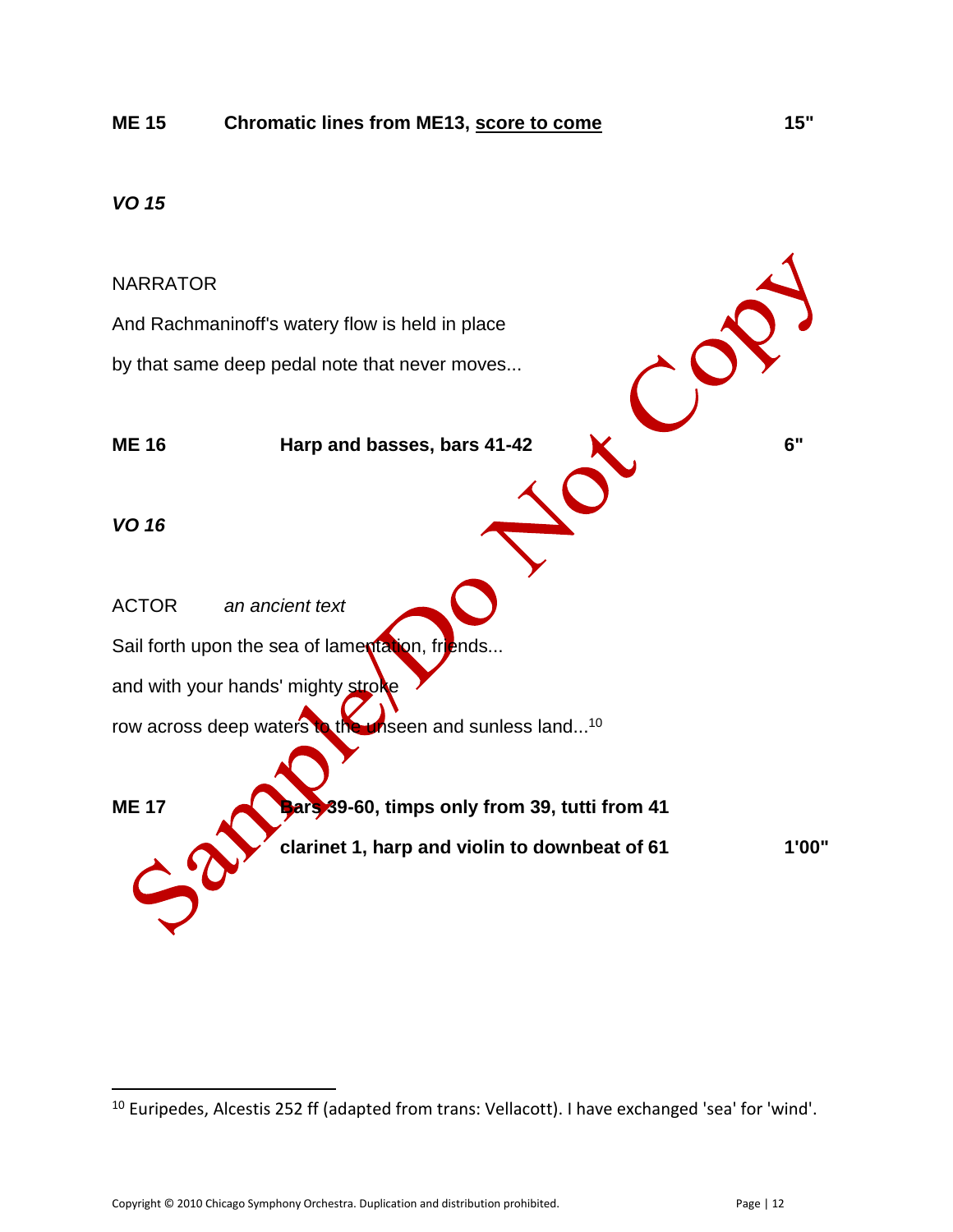#### NARRATOR

And as the swaying boat begins to gather speed,

a new rhythm... emerges from the deep...

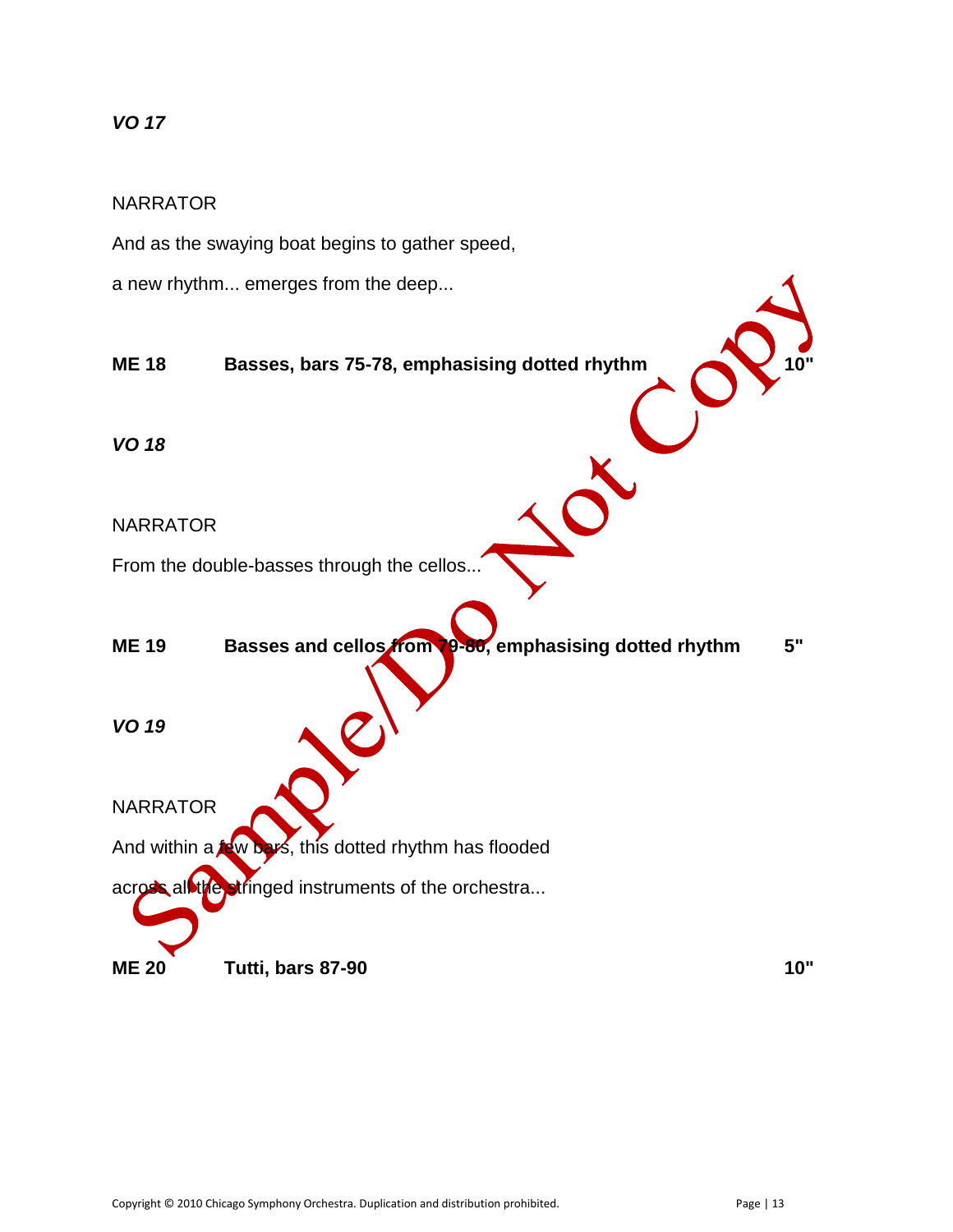#### NARRATOR

There was a tradition of using swaying dotted rhythms for waves... or boats... Wagner... in 'Tristan and Isolde'... **ME 21 Tristan prelude, from second half of page 8 of Dover score 13"** *Chapter 4 The painting of 'Die Toteninsel' VO 21* ACTOR *with boyish humour* Here in Dresden, we live like hermits...<sup>11</sup> I work all day... my wife is bored to tears all day... and my little daughter spends all day singing wild and piercing songs... like something out of Strauss's 'Salome'...<sup>12</sup>

<sup>&</sup>lt;sup>11</sup> Letter to Slonov, November 21, 1906

<sup>12</sup> Letter to Mme Kerzina, December 1906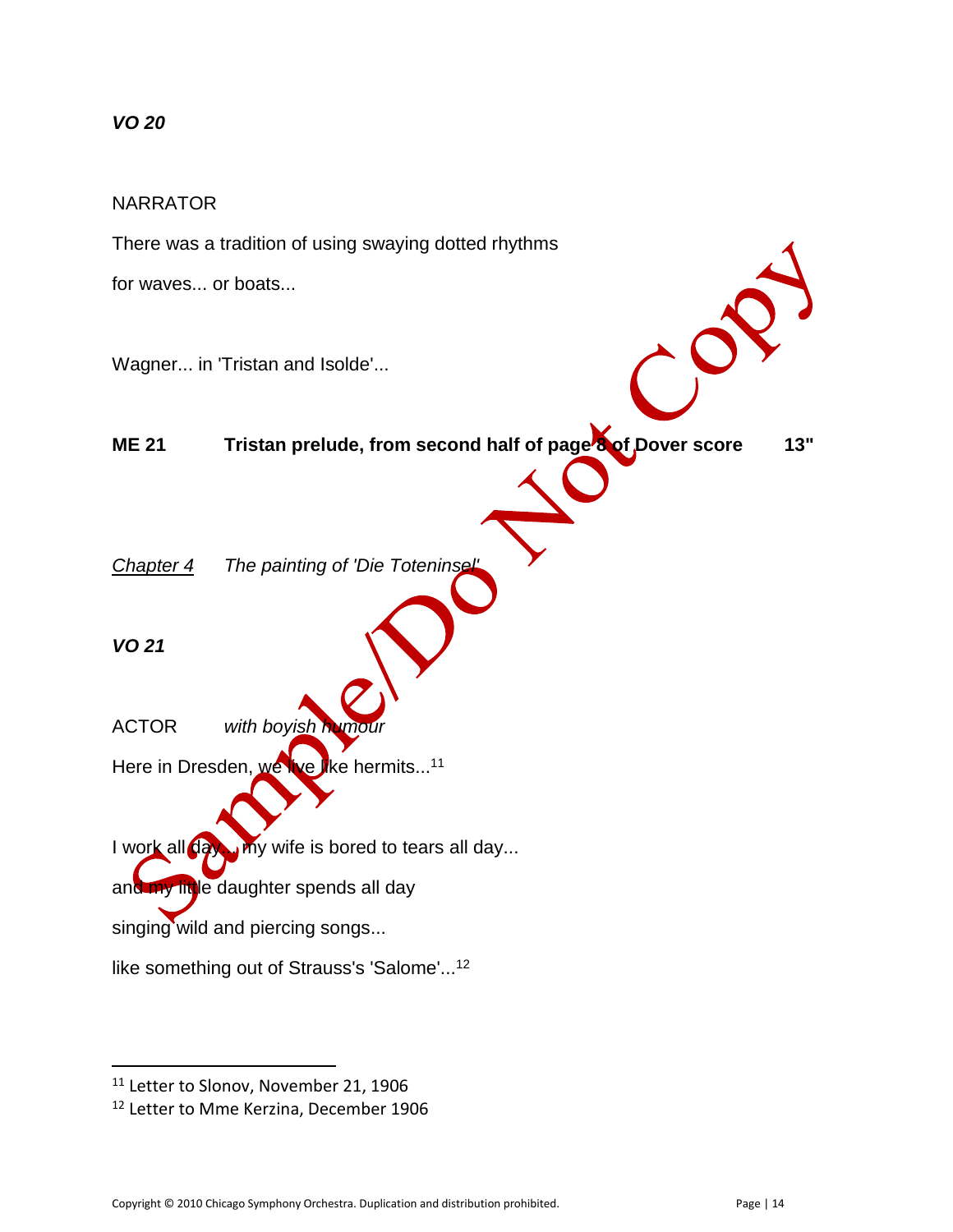# **RECORDED SNATCH OF GADSKI SINGING SALOME (1909)**

## NARRATOR

But Rachmaninoff was not quite the hermit he made out...

He had one close friend here,

a fellow-musician, part-German, part-Russian...

Nikolai von Struve...

ACTOR *remembering, many years afterwards*

Our friendship was fostered by long walks around the city...

and in the countryside beyond...<sup>13</sup>

# **NARRATOR**

ACTOR

 $\overline{\phantom{a}}$ 

It was von Struve who showed Rachmaninoff this picture...

Arnold Böcklin's 'The Isle of the Dead'...

He even took the composer to Leipzig...

to see the original oil painting with its vivid colours...

I was not much moved...

I liked the picture best in black and white...<sup>14</sup>

 $\mathcal{C}^{\mathcal{O}}$ 

<sup>13</sup> Riesemann, pp.137-8

<sup>&</sup>lt;sup>14</sup> Bertensson and Leyda, 155-6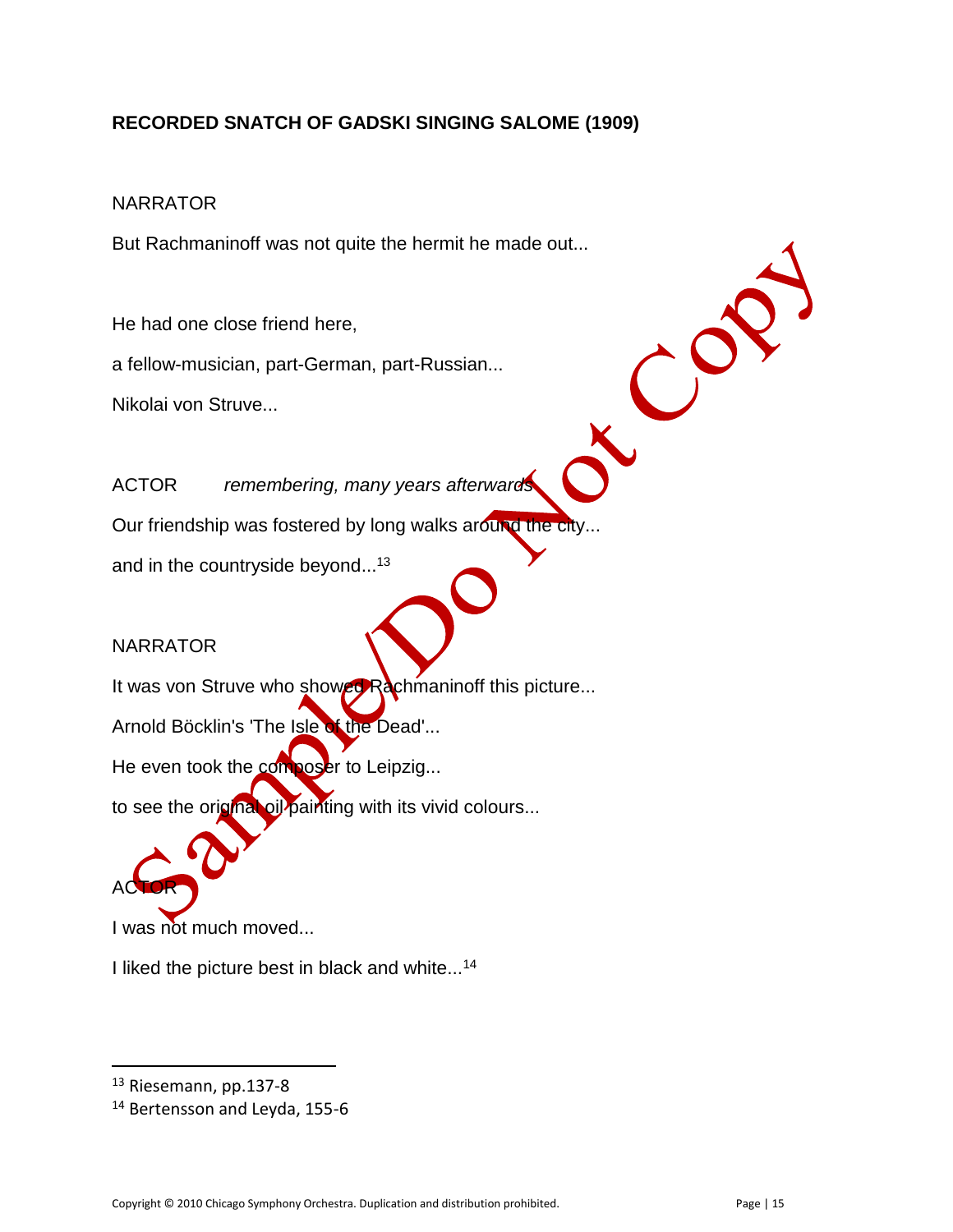Nowadays, the Swiss artist, Arnold Böcklin is half-forgotten...

but once... he was...

ACTOR *defiantly*

The greatest painter of our age...<sup>15</sup>

NARRATOR

The words of Edvard Munch...

Others were less enthusiastic...

#### ACTOR

A strange master who belongs not to an

one of those take-it-or-leave-it **people**.

# **NARRATOR**

 $\overline{\phantom{a}}$ 

And more recently

LCO

<sup>&</sup>lt;sup>15</sup> Quoted in the gallery guide at the AIC Munch and Expressionism exhibition, 2009

<sup>16</sup> Jules LaForgue, Gazette des Beaux Arts, 1886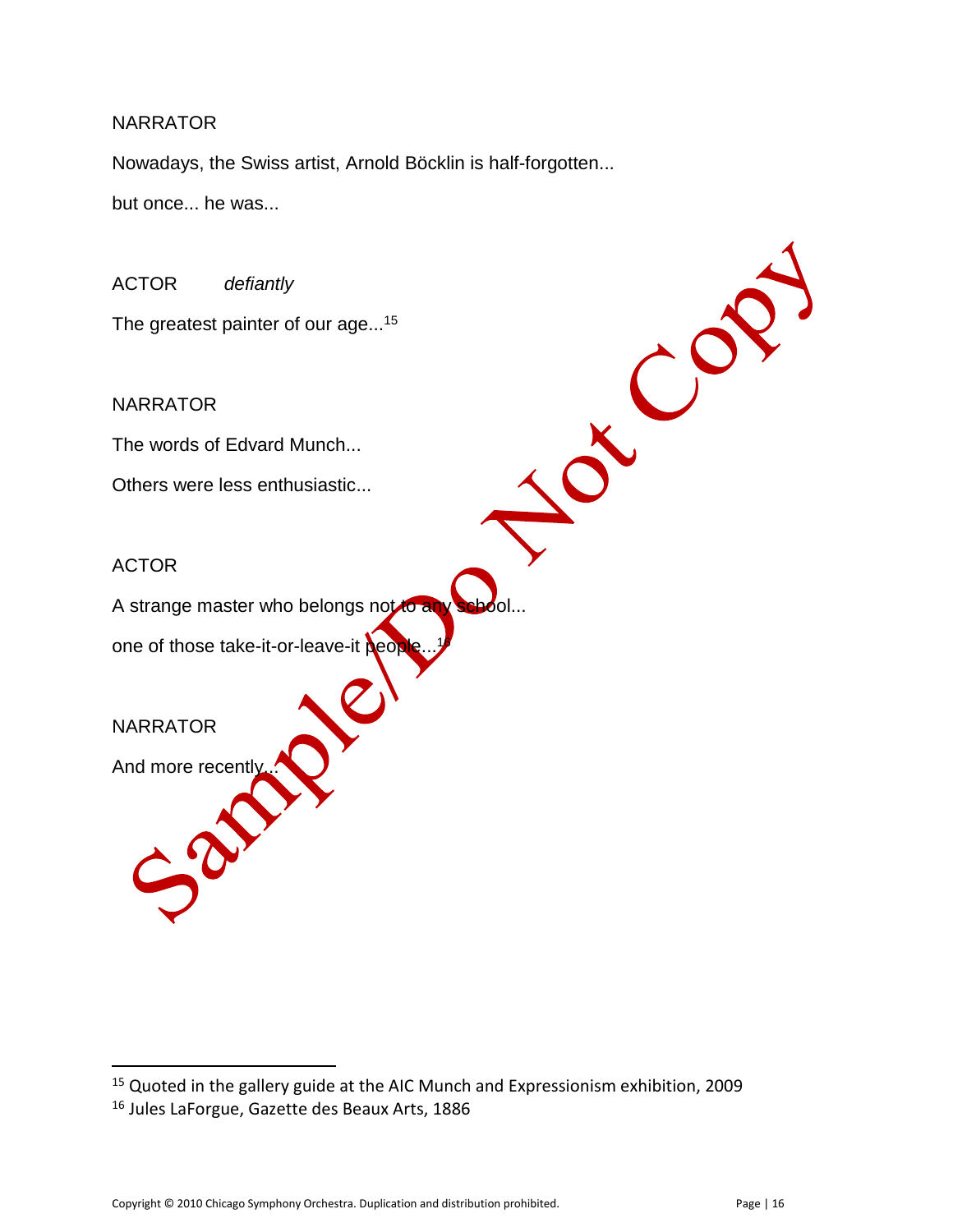ACTOR *go for scorn and humour; the images are excruciating!* 'The Isle of the Dead' is one of the most consummate expressions of all we now most dislike about the late 19th century...<sup>17</sup>

And Arnold Böcklin is someone

who would hardly appear in any serious history of art...<sup>18</sup>

# NARRATOR

But a hundred years ago, this particular painting...

'The Isle of the Dead'...

was extremely popular...

and was available everywhere in magazines... on postcards...

and framed above mantlepieces in comfortable parlours...

And what appealed was its macabre symbolism...

The whole picture is made up of suggestions...

stillness... darkness... sea... and sky...

the rocky **is and...** the cypresses which grow in cemeteries...

the ancient tombs...

the boat... the coffin, sideways on...

the two figures...

 $\overline{\phantom{a}}$ 

One of them is in a Greek or Roman shroud like a corpse...

<sup>&</sup>lt;sup>17</sup> Clement Greenberg, The Nation, March 22, 1947

<sup>&</sup>lt;sup>18</sup> Tom Lubbock, The Independent, Jan 15, 2010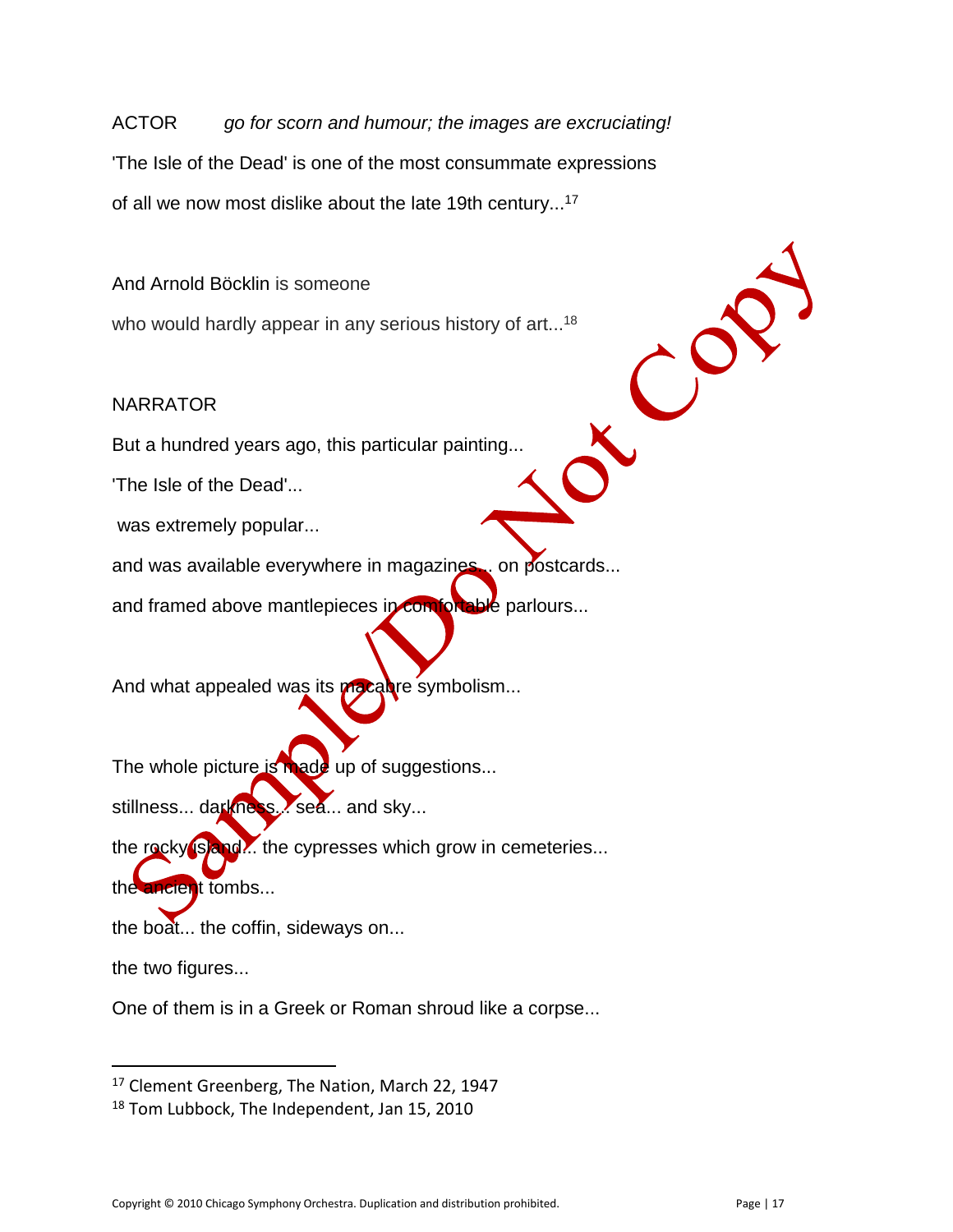Is it the mourner? Or the spirit of the body in the coffin? And the oarsman...

Why is he rowing the wrong way round... like a gondolier?

Presumably so we cannot see his face...

The whole image is deliberately unreal...

ACTOR *the artist's words* A painting should express feelings... like poetry...

It should pervade the soul... like music...<sup>19</sup>

# **NARRATOR**

The New York Times was sceptical.

ACTOR *dry and contemptud* 

This particular picture,

which looms familiar in engraved copies from stationers' windows,

depicts only an island with towering cliffs...<sup>20</sup>

 $\overline{\phantom{a}}$ 

CO

<sup>&</sup>lt;sup>19</sup> Böcklin, sources?

<sup>20</sup> New York Times, January 28, 1910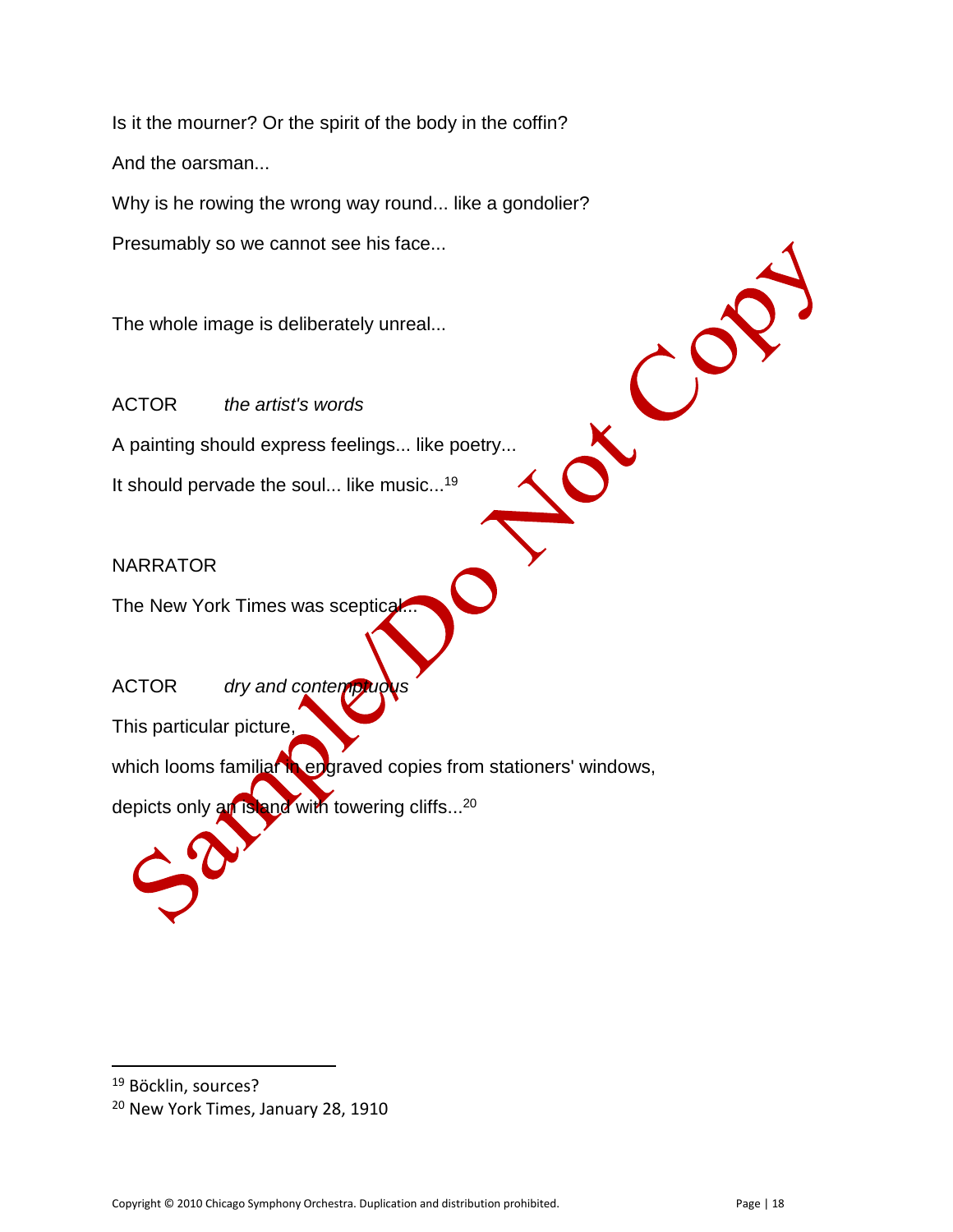But this is not a real island...

It's a symbol!

It's an island from a dream... or out of ancient mythology...<sup>21</sup>

Arnold Böcklin loved using symbolic images of this kind...<br>and so did Rachmaninoff...<br>Chapter 5 Musical symbols and so did Rachmaninoff...

*Chapter 5 Musical symbols*

**RECORDED EXAMPLE OF 'DIES IRAE' CHAN** 

*VO 22*

That da

 $\overline{\phantom{a}}$ 

**NARRATOR** 

The 'Dies irae'... from the Roman Catholic Requiem...

ACTOR *translating what we have just heard* Day of wr

will dissolve the world in ashes...

<sup>&</sup>lt;sup>21</sup> See Mary Beard, for further discussion of the tradition of 'Islands of the Dead'